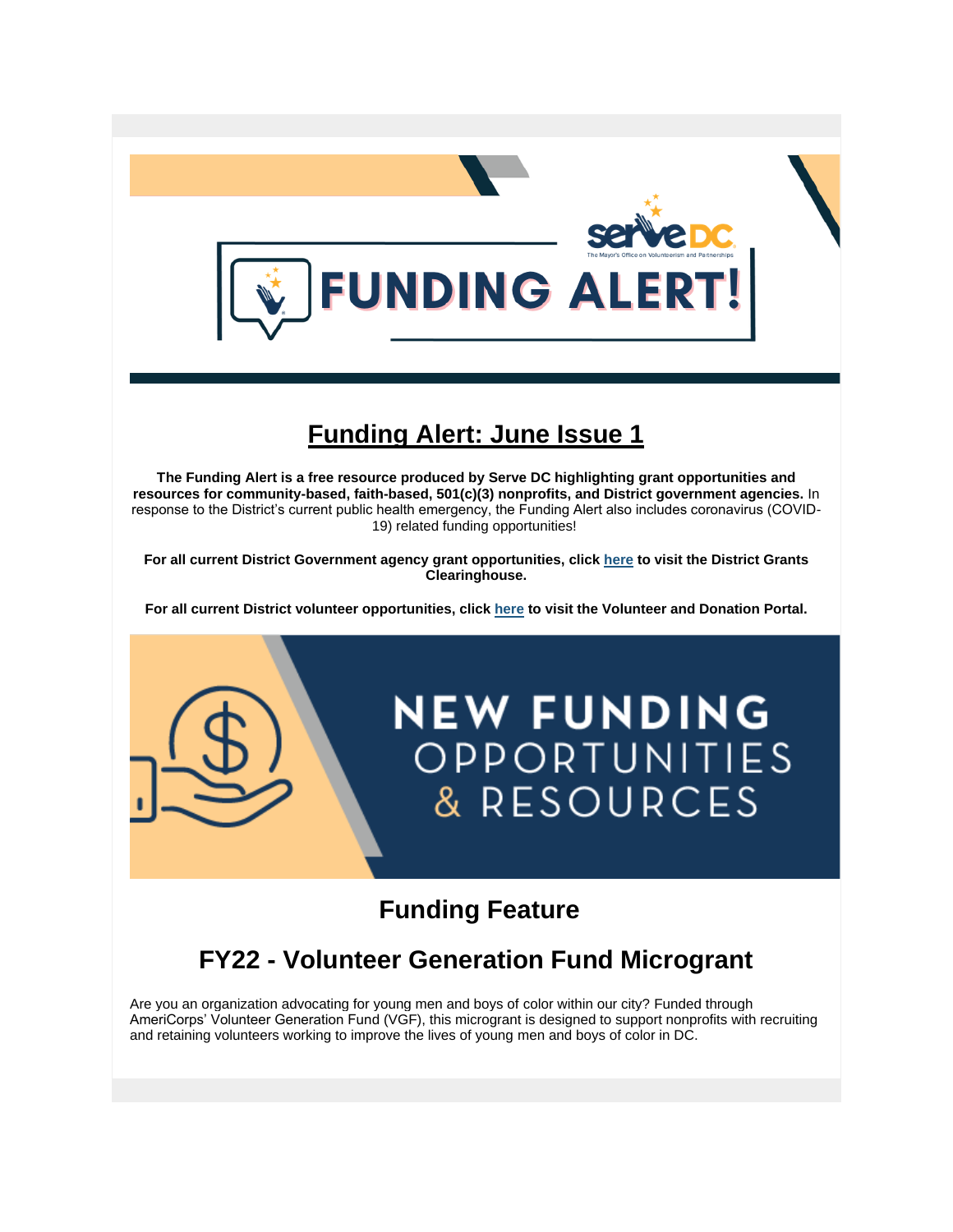**10 nonprofits will be selected and have the opportunity to:**

- be awarded up to \$10,000 each
- participate in technical assistance sessions with engagement experts
- join a cohort of past and present VGF grantees who drive inclusive volunteer engagement

[RFP](https://communityaffairs.dc.gov/sites/moca/files/u216/MBKVGF%20RFA%20-%206.1pdf.pdf) ♦ [Pre-Bidder's Recording](https://dcnet.webex.com/dcnet/ldr.php?RCID=054162cafe9ee6f9a57a72783a42a7a4) ♦[Pre-Bidder's Slides](https://communityaffairs.dc.gov/sites/moca/files/u216/VGF%20Pre-Bidder%27s%20Slides.pptx) ♦ [Application Submission Link](https://www.zoomgrants.com/gprop.asp?donorid=2343&rfpid=4093)

**Available Funding: \$10,000 per nonprofit Deadline: June 12, 2022**

# **Serve DC Highlight!**

We have an opening on our team! **Join Serve DC and become our Grants [Management](https://mota.applytojob.com/apply/bxd0SiypF2/Grants-Management-Specialist-Serve-DC) Specialist.**

In cooperation with the Director and Deputy Director of Finance and Compliance, you'll have the opportunity to design and maintain a financial and grants management system including writing policies and procedures and a fiscal manual for use by programs.



#### **[Board Position:](https://motaboards.applytojob.com/apply/ISOTHk/Commission-For-National-And-Community-Service) 3 year Term on Serve DC's Commission for National and Community Service:**

Serve DC is looking for engaged residents to join the Commission for National and Community Service. The Commission's purpose is to encourage community service and volunteer participation as a means of community and state problem-solving; to promote and support voluntary citizen involvement in government and private programs throughout the District of Columbia; to develop a comprehensive vision and strategic plan for community service initiatives in the District of Columbia; and to serve as the District's liaison between national and other state organizations in concert with the District of Columbia strategic plan.

Interested residents engaged in the nonprofit, youth, philanthropic, business, and labor communities are particularly encouraged to apply.

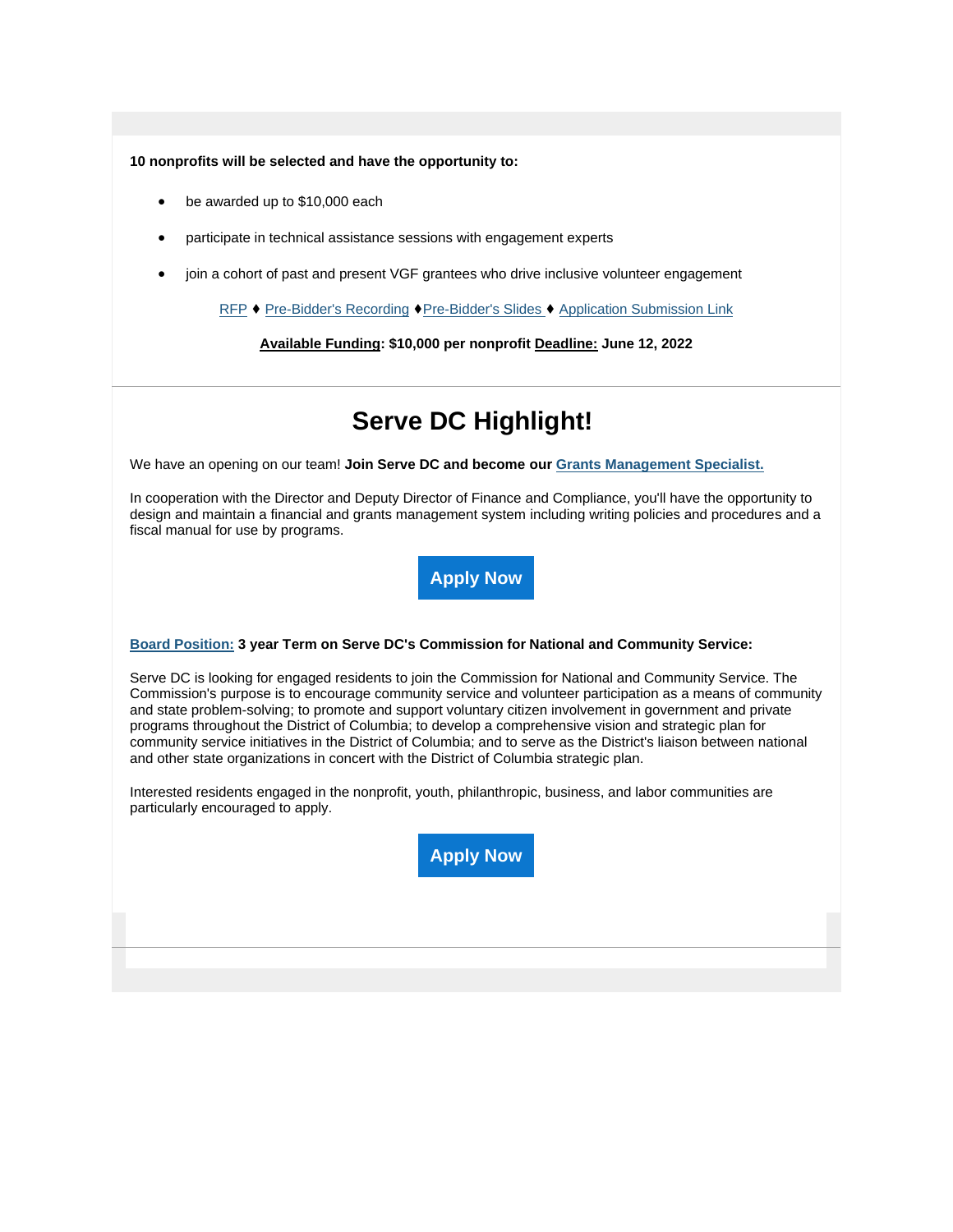

# **Youth and Families**

**Demonstrating Policy Effectiveness To Promote Black Youth Mental Health (Forecasted Opportunity)**

## [Learn More](https://www.grants.gov/web/grants/view-opportunity.html?oppId=334922)

Available Funding: \$350,000-\$400,000 Deadline: June 15, 2022

#### **The Morris & Gwendolyn Cafritz Foundation**

Grants in this area help young people improve their academic performance, gain employment, develop relationships with trusted adults and make connections to the larger community. The Foundation prioritizes programs that promote youth voice, empowering young people to advocate for change within their schools and communities.

#### [Learn More](https://www.cafritzfoundation.org/apply/funding-priorities/#community)

Available Funding: varies Deadline: July 1, 2022 (application portal opens June 1st)

#### **W. K. Kellogg Foundation**

#### [Learn More](https://www.wkkf.org/grantseekers)

Available Funding: varies Deadline: Varies

**Public Welfare Foundation |** Organization: America's Promises Alliance

#### [Learn More](https://www.americaspromise.org/news/funding-opportunities-205)

Available Funding: Varies Deadline: Rolling

# **Education**



These grants aim to ensure that from the first day children enter an early childhood setting, to the day they receive a technical certificate or a degree, they are receiving an education that is founded in strong relationships, responds to their unique needs, and equips them with the skills they need to thrive and succeed in life.

#### [Learn More](https://www.cafritzfoundation.org/apply/funding-priorities/#education)

Available Funding: varies Deadline: July 1, 2022 (application portal opens June 1st)

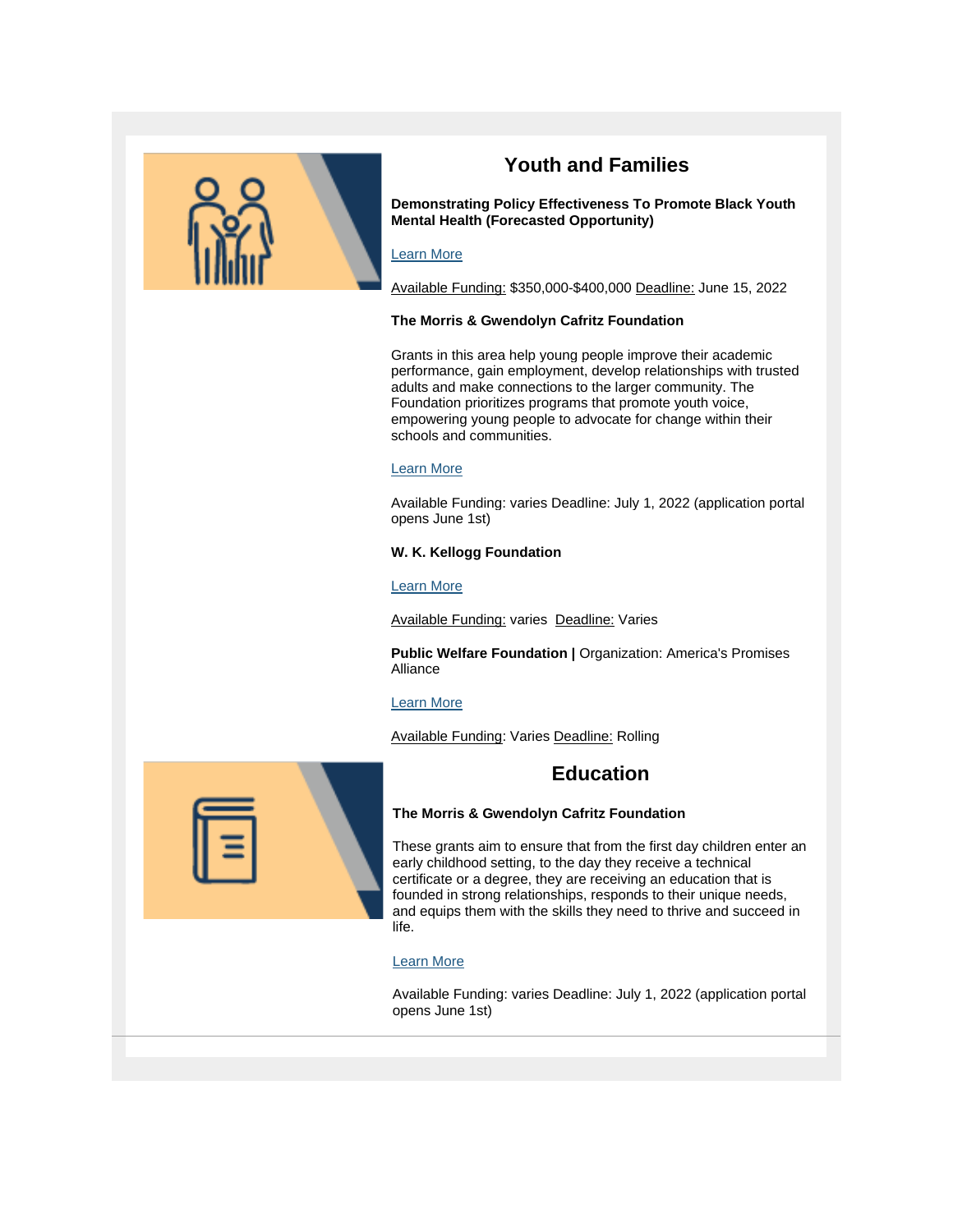

# **Community, Economic Development**

## **DC Fem Tech Grants**

### [Learn More](https://dcfemtech.com/grants?utm_campaign=Inventory&utm_source=hs_email&utm_medium=email&_hsenc=p2ANqtz-9dJpbuTyC49bt1-2un2ygpOqlIrckVwIgD8b8eL4CtEDu8Z6zz3aC39fRTTowE7za-57SC)

Available Funding: \$500 Deadline: Rolling

#### **Department of Small and Local Business Development**

Applications for the 2022 Robust Retail Citywide Grants are now open. DSLBD intends to award up to \$7,500 per business to approximately 78 businesses.This grant will be operated as a reimbursement grant, awarded via lottery, to DC retail businesses that have met all eligibility requirements by the final deadline**.**

## [Learn More](http://chrome-extension/efaidnbmnnnibpcajpcglclefindmkaj/https:/dslbd.dc.gov/sites/default/files/dc/sites/dslbd/page_content/attachments/2022%20Citywide%20Robust%20Retail%20RFA%20Final%204.19.22pdf%5B7%5D.pdf)

Available Funding: \$588,000 Deadline: June 8, 2022 at 2pm

### **Special Event Fee Relief Fund |** DMPED

#### [Learn More](https://dmped.dc.gov/node/1561851)

Available Funding: Varies Deadline: September 30, 2022

**Commercial Property Acquisition Fund |** DMPED

#### [Learn More](https://dmped.dc.gov/node/662952)

Available Funding: Varies Deadline: Rolling basis

#### **Eugene and Agnes Meyer Foundation**

The Meyer Foundation partners with organizations and projects that build the power of communities to reimagine, recreate, and reform systems in the pursuit of racial and economic justice.

## [Learn More](https://meyerfoundation.org/our-grantmaking/#apply)

Available Funding: Varies Deadline: Year-round (next deadline is July 18, 2022)



#### **The Morris & Gwendolyn Cafritz Foundation**

These grants include healthcare provision and supportive services, food and nutrition, as well as coalition building and advocacy.

## [Learn More](https://www.cafritzfoundation.org/apply/funding-priorities/#health)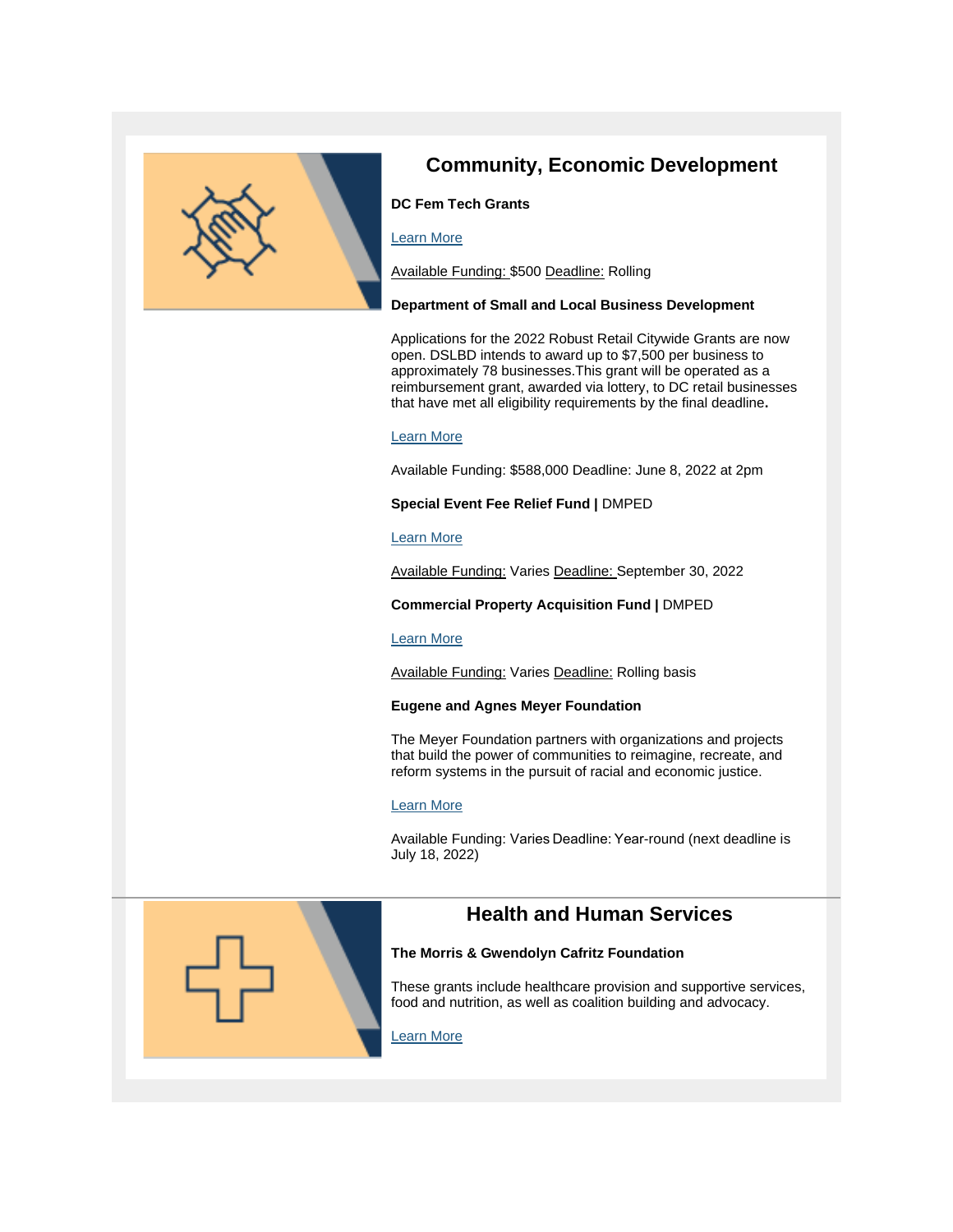Available Funding: varies Deadline: July 1, 2022 (application portal opens June 1st)

#### **Fiscal Year 2023 Consolidated Victim Services |** OVSJG

#### [Learn More](https://communityaffairs.dc.gov/publication/fiscal-year-2023-consolidated-victim-services)

Available Funding: Varies Deadline: June 6, 2022

**AHRQ Administrative Supplements for Grants in Health Services Research |** NIH

#### [Learn More](https://grants.nih.gov/grants/guide/pa-files/PA-22-168.html)

Available Funding: Up to \$100,000 Deadline: June 26, October 26, 2022

**Innovative Multi-Level Approaches and Strategies to Prevent, Test and Treat HIV in Primary Care Settings in Health Disparity Populations in Geographic Hot Spots in the United States (R01 - Clinical Trial Required)** | NIH

#### [Learn More](https://grants.nih.gov/grants/guide/rfa-files/RFA-MD-22-009.html)

Available Funding: \$3,000,000 in FY 2023 to fund up to 4 awards Deadline: August 6, 2022



## **Racial Justice**

**Morton K. and Jane Blaustein Foundation Grant** | Organization: Blaustein Philanthropic Group

#### [Learn More](https://blaufund.org/morton-k-and-jane-blaustein-foundation/)

Available Funding: varies. Deadline: rolling.

#### **Eugene and Agnes Meyer Foundation**

The Meyer Foundation partners with organizations and projects that build the power of communities to reimagine, recreate, and reform systems in the pursuit of racial and economic justice.

#### [Learn More](https://meyerfoundation.org/our-grantmaking/#apply)

Available Funding: Varies Deadline: Year-round (next deadline is July 18, 2022)

#### **Public Welfare Foundation**

Until We are All Free: Dismantling the structures that have caused generations of harm to people of color in the United States; local community members of color that build cross racial solidarity and community power; and/or communities who bear the brunt of the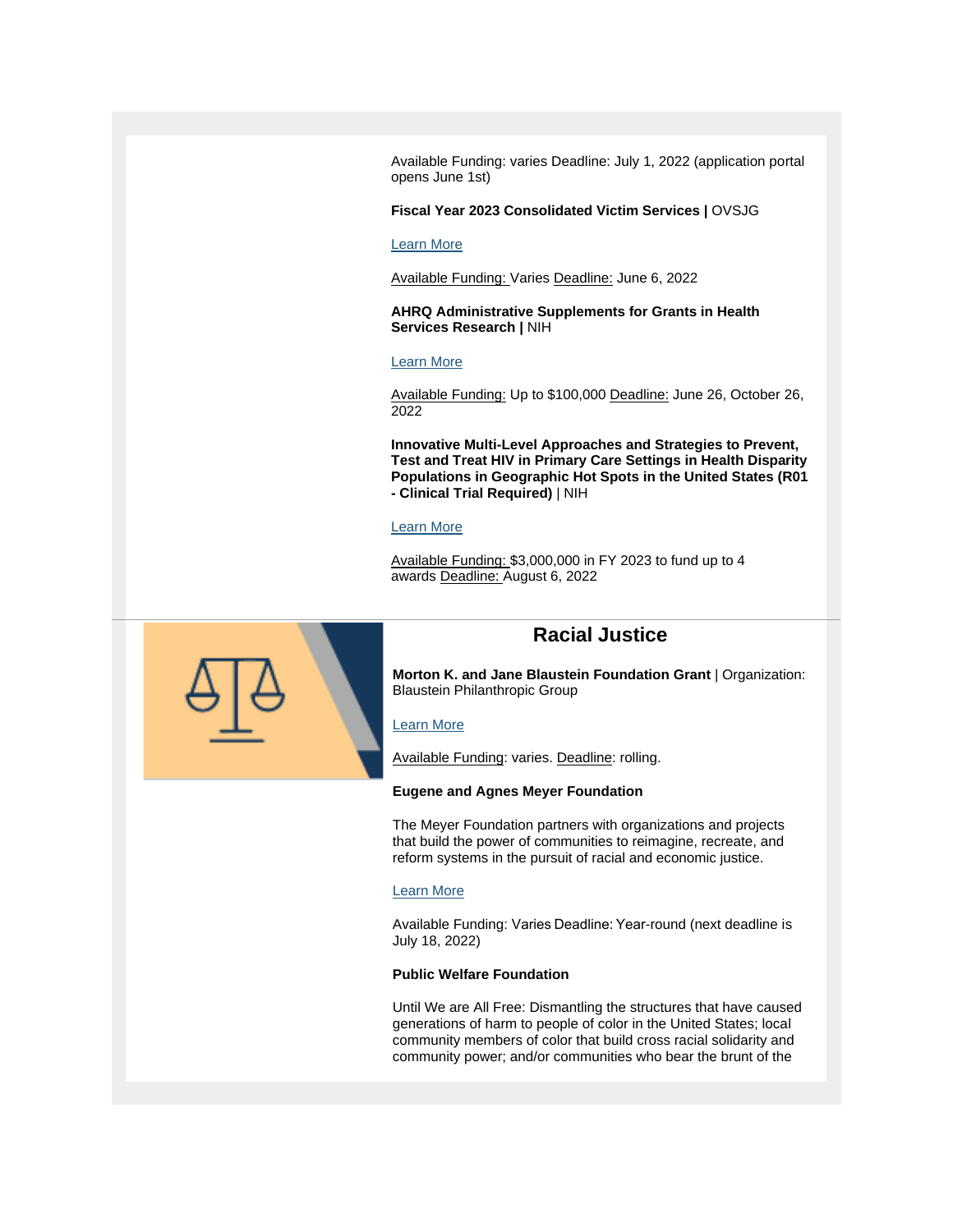mass incarceration crisis and advance efforts to reinvest back into those communities.

#### [Learn More](https://www.publicwelfare.org/grants/apply-for-a-grant/)

Available Funding: Varies Deadline: Rolling



## **Transportation**

**Cornell Douglas Foundation Grants** | Organization: Cornell Douglas Foundation

### [Learn More](https://cornelldouglas.org/apply/)

Available Funding: \$10,000.00. Deadline: rolling.

#### **Transportation Alternatives Program l DDOT**

The Transportation Alternatives (TA) Program is a reimbursable federal aid program for community-based transportation projects funded through the Moving Ahead for Progress in the 21 Century Act (MAP-21). The program aims to expand travel choice, strengthen the local economy, improve quality of life, and protect the environment by supporting non-traditional projects linked to the transportation system.

#### [Learn More](https://ddot.dc.gov/page/transportation-alternatives-program)

Available Funding: Up to \$820,000 Deadline and Application opens: Fall 2022

# **Additional Funding Opportunities: Gun Violence Prevention**

**FY 2022 Office of Justice Programs Community Based Violence Intervention and Prevention Initiative**

Funding to prevent and reduce violent crime in communities by supporting comprehensive, evidence-based violence intervention and prevention programs, including efforts to address gang and gun violence, based on partnerships among community residents, local government agencies, victim service providers, community-based organizations (CBOs), law enforcement, hospitals, researchers, and other community stakeholders.

#### [Learn more](http://chrome-extension/efaidnbmnnnibpcajpcglclefindmkaj/https:/bja.ojp.gov/funding/O-BJA-2022-171282.pdf)

Grants.gov Deadline: June 16, 2022 JustGrants Deadline: June 21, 2022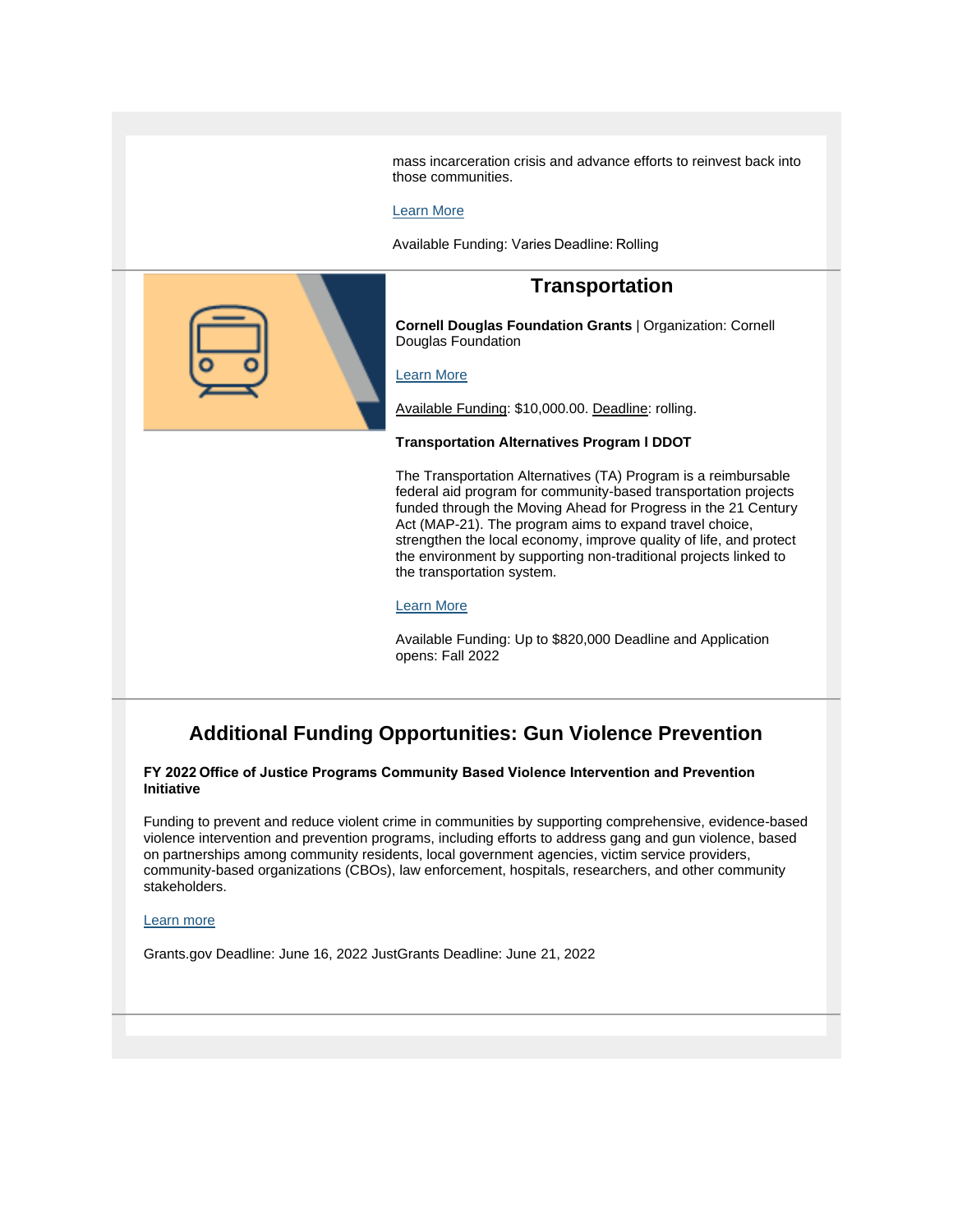## **Resources and Other Opportunities**

#### **Office of Mayor Muriel Bowser**

[COVID-19 Vaccination Resources](https://coronavirus.dc.gov/vaccinatedc)

[Mayor's Office of Talent and Appointments Job Board](https://mota.dc.gov/node/1158821)

### **Capacity Building Resources**

[Catalogue for Philanthropy: Greater Washington](https://lnks.gd/l/eyJhbGciOiJIUzI1NiJ9.eyJidWxsZXRpbl9saW5rX2lkIjoyMDMsInVyaSI6ImJwMjpjbGljayIsImJ1bGxldGluX2lkIjoiMjAyMTAyMTIuMzUxOTM0MDEiLCJ1cmwiOiJodHRwczovL3d3dy5jZnAtZGMub3JnL2NmcGRjL2Fib3V0LnBocCJ9.A2mkhXrz_OIZB_Fi8s9oVh3OYFCA9CuKQCIzEpqS3Uc/s/971584955/br/97568704961-l)

[America Nonprofit](https://lnks.gd/l/eyJhbGciOiJIUzI1NiJ9.eyJidWxsZXRpbl9saW5rX2lkIjoyMDQsInVyaSI6ImJwMjpjbGljayIsImJ1bGxldGluX2lkIjoiMjAyMTAyMTIuMzUxOTM0MDEiLCJ1cmwiOiJodHRwczovL2FtZXJpY2Fubm9ucHJvZml0YWNhZGVteS5jb20vIn0.9KtN45MGqQ8ULwwfT-znO7uioo1B60eyw5LCJ9GMBD0/s/971584955/br/97568704961-l) Academy

[Center for Nonprofit Advancement](https://lnks.gd/l/eyJhbGciOiJIUzI1NiJ9.eyJidWxsZXRpbl9saW5rX2lkIjoyMDUsInVyaSI6ImJwMjpjbGljayIsImJ1bGxldGluX2lkIjoiMjAyMTAyMTIuMzUxOTM0MDEiLCJ1cmwiOiJodHRwczovL3d3dy5ub25wcm9maXRhZHZhbmNlbWVudC5vcmcvIn0.F2LTKpIS09NgaZHcjumjhL_umynDORYUyDbSE8QOGGw/s/971584955/br/97568704961-l)

[Connect for COVID-19](https://lnks.gd/l/eyJhbGciOiJIUzI1NiJ9.eyJidWxsZXRpbl9saW5rX2lkIjoyMDYsInVyaSI6ImJwMjpjbGljayIsImJ1bGxldGluX2lkIjoiMjAyMTAyMTIuMzUxOTM0MDEiLCJ1cmwiOiJodHRwczovL3d3dy5kaGNwcm9qZWN0Lm9yZy8ifQ._MyBZtTpou-UvIWyl8ef2mehvxXqTZy83fTC_oqdgAI/s/971584955/br/97568704961-l)

[D.C. Bar Pro Bono Center: Legal Assistance and Resources for Community Organizations](https://lnks.gd/l/eyJhbGciOiJIUzI1NiJ9.eyJidWxsZXRpbl9saW5rX2lkIjoyMDcsInVyaSI6ImJwMjpjbGljayIsImJ1bGxldGluX2lkIjoiMjAyMTAyMTIuMzUxOTM0MDEiLCJ1cmwiOiJodHRwOi8vd3d3Lmxhd2hlbHAub3JnL2RjL2NlZCJ9.I561f3kxXmVnmgnv-E_XRxl_TGqkKzg0N3eP6WwiKoU/s/971584955/br/97568704961-l)

[D.C. Paid Family Leave Fact Sheet](https://www.lawhelp.org/files/7C92C43F-9283-A7E0-5931-E57134E903FB/attachments/30A9DE8C-D44E-41B4-8D8D-4D34A4FBE871/d.c.-paid-family-leave-workplace-navigators-fact-sheet-for-employers.pdf)

[Local Initiatives Support Corporation \(LISC\) Capacity Building](https://www.lisc.org/our-model/capacity-building/)

[Coronavirus \(COVID-19\) Resources](https://lnks.gd/l/eyJhbGciOiJIUzI1NiJ9.eyJidWxsZXRpbl9saW5rX2lkIjoyMTAsInVyaSI6ImJwMjpjbGljayIsImJ1bGxldGluX2lkIjoiMjAyMTAyMTIuMzUxOTM0MDEiLCJ1cmwiOiJodHRwczovL2Nvcm9uYXZpcnVzLmRjLmdvdi9wYWdlL2Nvcm9uYXZpcnVzLWNvdmlkLTE5LXJlc291cmNlcyJ9.ovuOlbe0SVGMZXNu3LWSUyEA6yypl6CauoEa02Jb7cU/s/971584955/br/97568704961-l)

[Candid: Foundation Center + GuideStar](https://lnks.gd/l/eyJhbGciOiJIUzI1NiJ9.eyJidWxsZXRpbl9saW5rX2lkIjoyMTEsInVyaSI6ImJwMjpjbGljayIsImJ1bGxldGluX2lkIjoiMjAyMTAyMTIuMzUxOTM0MDEiLCJ1cmwiOiJodHRwczovL2NhbmRpZC5vcmcvP2ZjcmVmPWxyIn0.bvN_Sq87VKITeV4oSYsBflnmJQuEAlnwKHMt2TUmMAo/s/971584955/br/97568704961-l)

[Washington Regional Association of Grantmakers](https://www.washingtongrantmakers.org/common-grant-application)

#### **Free Nonprofit Training**

More than 150,000 nonprofit professionals use NonprofitReady to develop their skills. Whether you're at work, home, or your favorite cafe, it's easy to find new courses or pick up where you left off. Register now to find your first free course.

[www.nonprofitready.org/](https://www.nonprofitready.org/)

**Want to make a difference in our city? Looking for ways to get involved?**

**To volunteer with us**, visit our portal here: [servedc.galaxydigital.com/](https://servedc.galaxydigital.com/)



**SEPVEDC.** DE NOT DISTRICT OF COLUMBIA